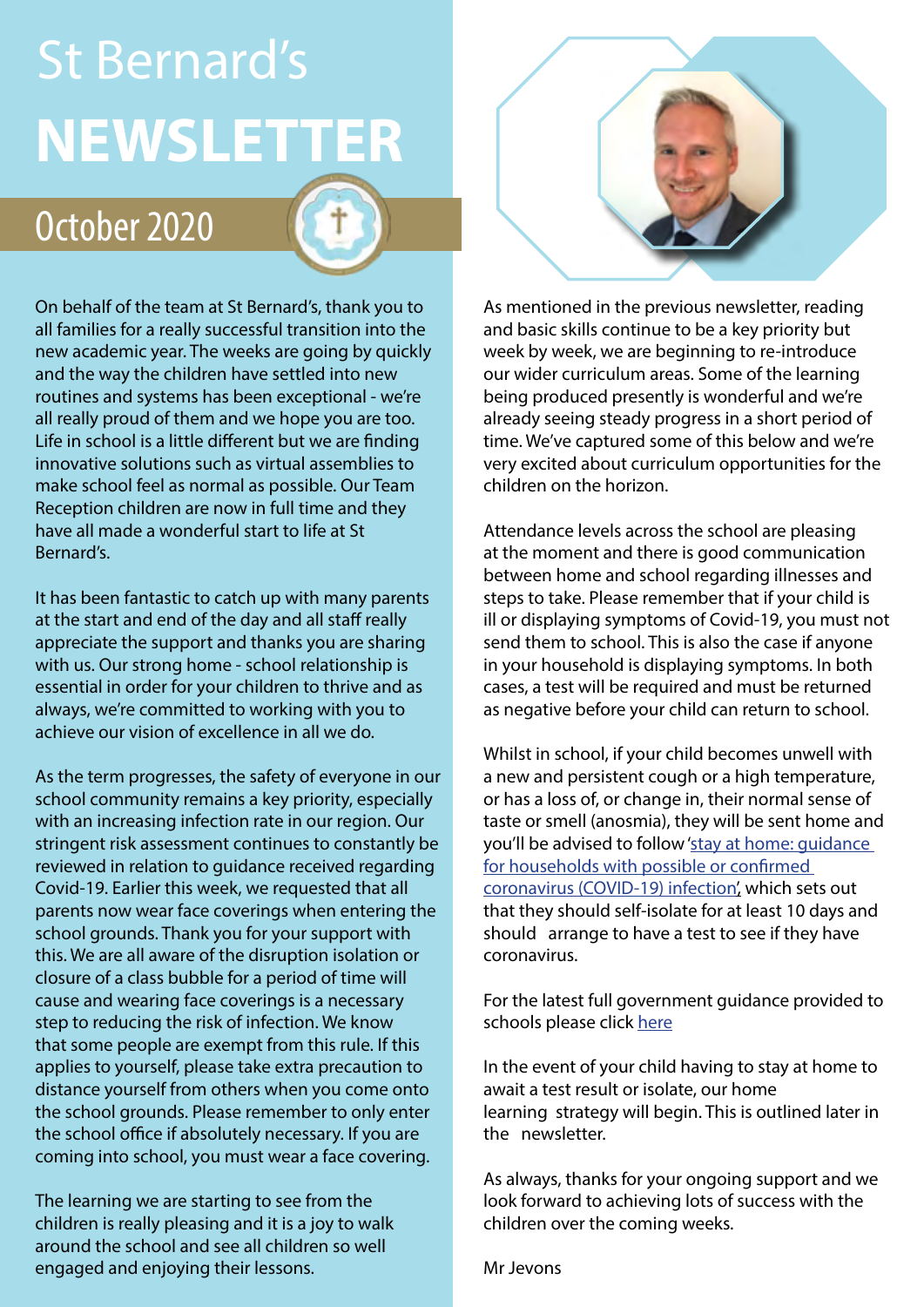### **Home learning strategy**

We are sincerely hoping that home learning will not be needed but as a school community, we must be prepared so that learning time is not lost. Children in KS2 have been reintroduced to google classroom and know how to log on. Log in details for apps such as TTRS, Spelling Shed etc...are also in place. In the event of your child not being able to attend school, we will continue to communicate all plans clearly and in a timely manner.

Much of our home learning strategy will include online learning. From previous parental surveys, we are aware of families who may not have access to a device and have taken the necessary steps to support. If your circumstances have changed over the summer, please speak to Mr Jevons or Miss Reid who will be able to advise further.

The following scenarios outline the strategy that would take place if needed:

A child or family member is waiting for a test due to displaying symptoms. If the child is well enough, then the following will take place:

- Children continue to read daily, access ebooks, Numbots, TTRS, Spelling Shed etc...
- TR,1 and 2 to access Oxford Owl Phonic videos daily
- School will keep in touch with the family and offer support where necessary.

A child has to isolate for 14 days due to a positive household test.

**Scenario** 

**B**

- Home learning will be published on Google Classroom for children in Teams 2 to 6 or Tapestry for children in Teams Reception and 1.
- Parents are encouraged to engage as much as possible with the tasks set to prevent learning time being lost. Staff will understand that parents may be juggling homeschooling and work and we will not overburden families with learning activities.
- A set of tasks will be published for children to choose from.
- The class teacher will be available via email to respond to any concerns between 3:30-4:00pm.

\*\*online 1-1 teaching will not take place as the class teacher will still be teaching the rest of the cohort in school.

Our local Public Health team direct us to close a bubble due to a positive test for a child or staff member.

- When bubble closure is announced, children will take an exercise book home to complete tasks in.
- The class teacher is available throughout the closure to support the children and families with learning.
- The class teacher will create the following Zoom recordings / live sessions:
	- A daily maths session following our Maths No Problem scheme (resources accessed on google classroom)
	- One weekly reading session Pathways to Read (resources accessed on google class room)
	- One weekly prayer and RE session (resources accessed on google classroom)
	- One weekly spelling session (resources accessed on google classroom)
	- Daily read of class novel LIVE via zoom
	- Children enouraged to access ebooks, Numbots, TTRS, Spelling Shed etc...

\*\*Other than the class novel and reading session, all other sessions are recorded so that parents have the flexibility to access them during the day whenever they can.

#### **Scenario**

**Scenario** 

**A**

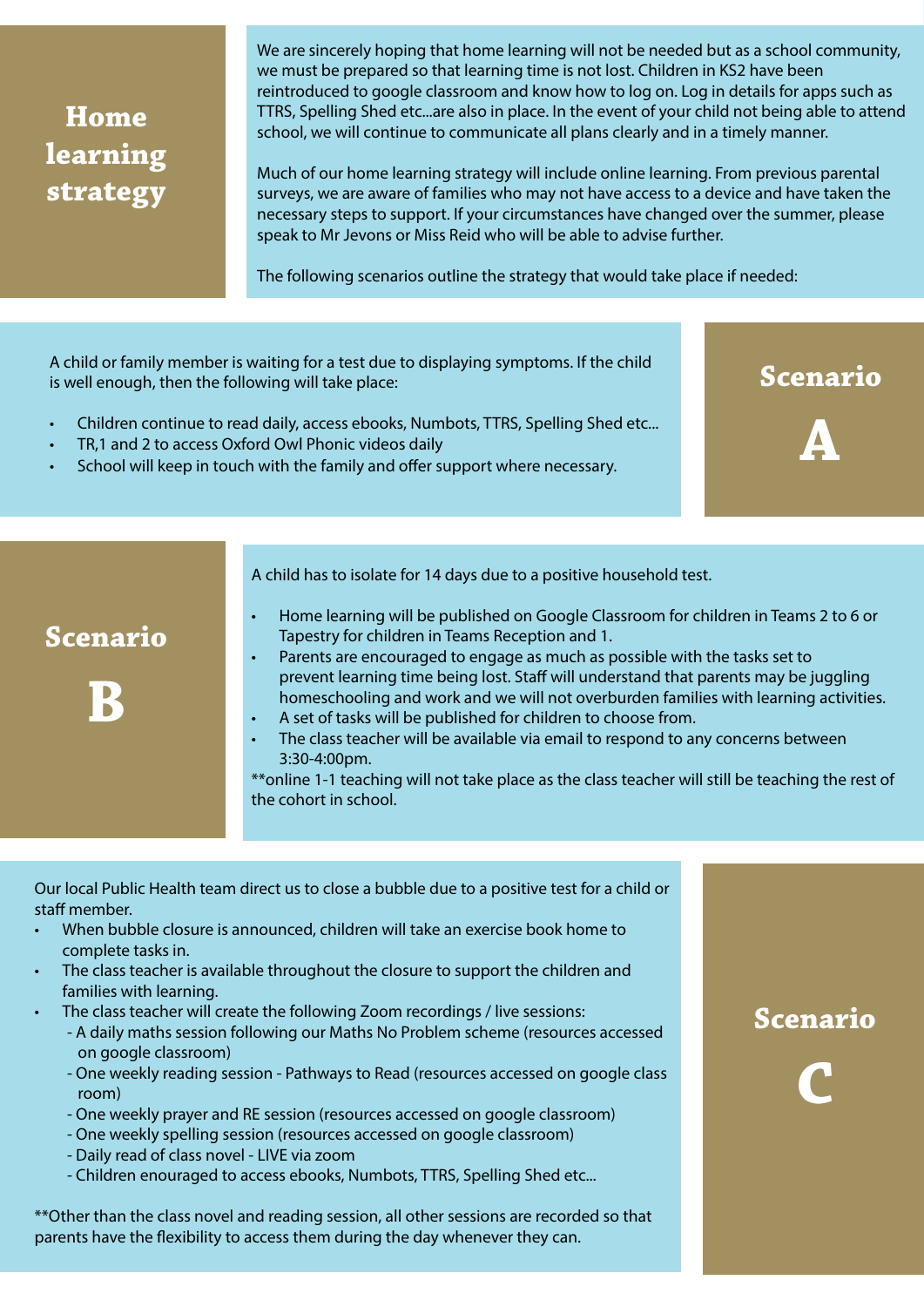## **Other News…**





I also have to announce that our caretaker Mr Turner will be leaving St Bernard's at the end of this half term. He loves the school but wishes to embark on a new venture of becoming a handyman as well as looking after his dancewear shop in Liverpool. Mr Turner brings energy and laughter to the team and we'll all really miss him. A new caretaker will be joining the school in due course.

It is with sadness that I have to announce that Mrs Pulford will be retiring later this term. Mrs Pulford attended St Bernard's as a child and has worked here for as long as she can remember! The support Mrs Pulford has offered to countless families over the years has been exceptional and the impact she has had on the children will live with them forever. Over the coming weeks, we will be thanking Mrs Pulford for her incredible service to the school community and wishing her well for the future. She's informed me she's looking forward to enjoying her garden and putting her feet up! I'm sure all parents will find the opportunity to thank her before she retires.



### **Curriculum**

We have had an amazing start to the school year. The children have come back ready to learn and have enjoyed many brilliant experiences.